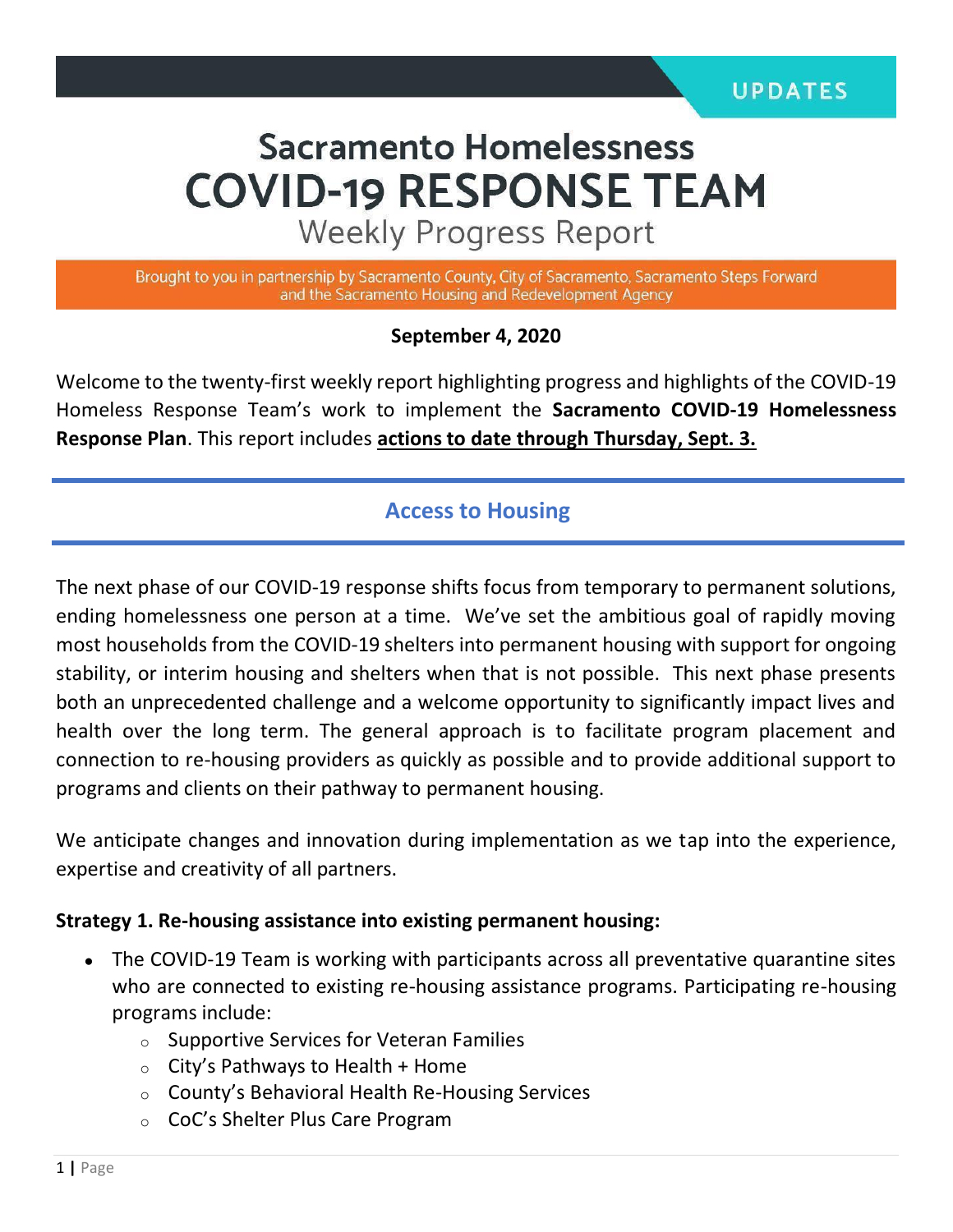- $\circ$  County Flexible Housing Pool (existing and expanded with COVID funding)
- The expanded County Flexible Housing Pool (FHP) re-housing program is anticipated to facilitate approximately 200 housing placements; and
- Funding Room and Board placements, serving approximately 25 households.
- In addition, the CoC has temporarily modified the Coordinated Entry prioritization criteria through the end of the year to include COVID vulnerabilities. As permanent supportive housing becomes available through the coordinated entry process, participants in the COVID sites will be placed through coordinated entry.

Progress over the past few weeks includes:

- Re-Housing Program Leads have been identified to liaison with providers in their program area, encouraging, problem solving, and tracking progress. All programs are now engaging with clients and offering re-housing services.
- Re-Housing Program Leads had their first orientation meeting on August 19 and second meeting was held on August 26, inviting broader community partners to brainstorm ways to remove barriers and connect participants to services that support housing placement and stability. Promising connections were explored in: In-Home Supportive Services (IHSS), employment services, substance use programs, rehabilitation centers, medically assisted treatment program to name a few.
- The first cohort of 25 participants were referred to an expanded County Flexible Housing program. Households are being prioritized based on age and the first group began with participants residing at the motel site closing at the end of September. In the coming days, participants will be connected to community providers offering intensive case management and property related services through the FHP program.

## Onsite Navigation and Problem Solving

In addition to connecting to re-housing programs, a onsite navigation/problem solving team comprised of SSF navigators, Goodwill staff and DHA social workers has been organized to engage and support participants in their transition to permanent housing, when possible, or temporary shelter. Progress includes:

- Deployment of a strengths-based housing assessment of all willing participants across all sites;
- Beginning at the first preventative quarantine site on September 1, team members began meeting with each household problem solve housing pathways and services;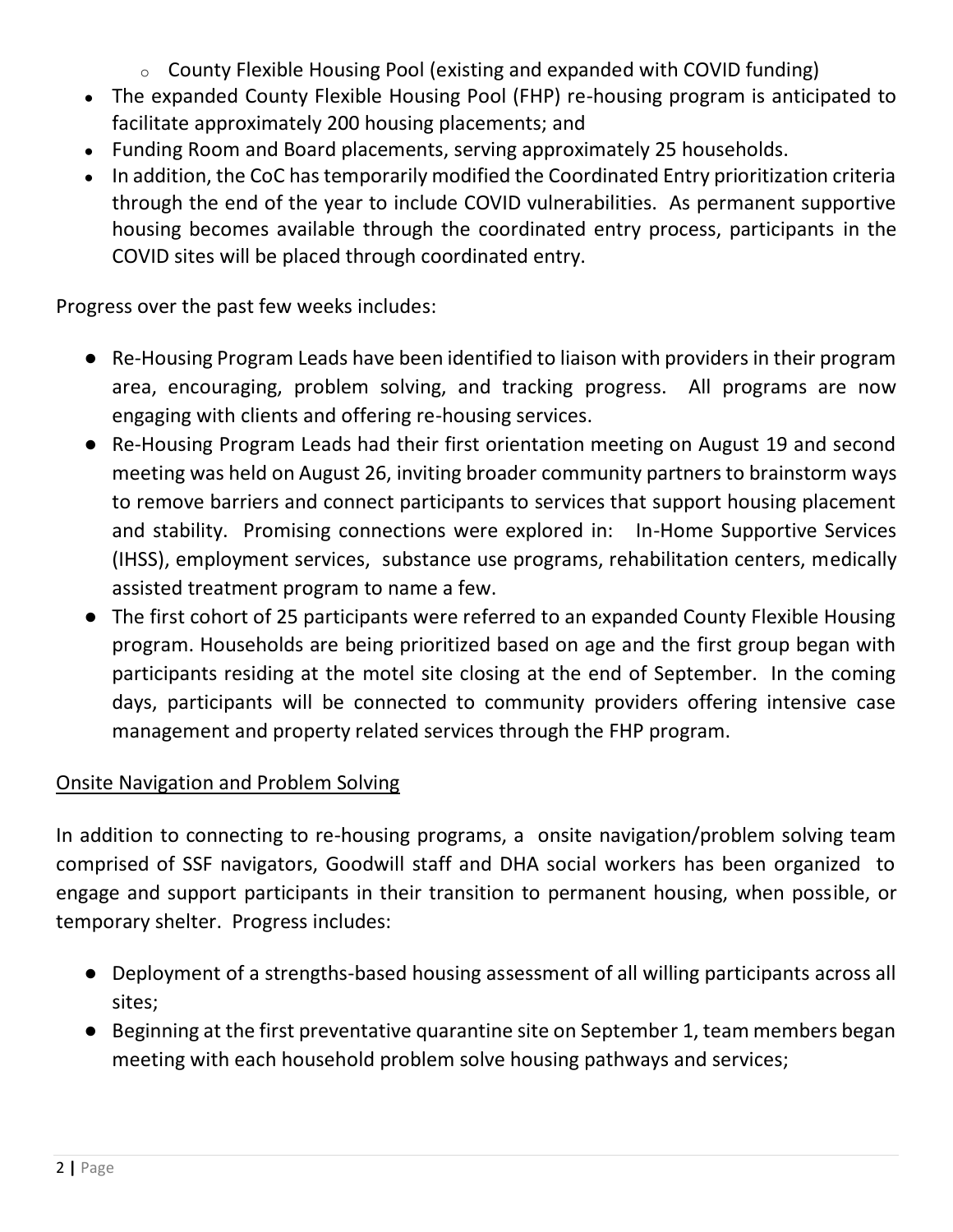- A new problem-solving financial assistance program is nearly ready to launch. It will assist households who are able to secure permanent housing with one-time, limited financial assistance.
- Also underway is the development of a re-housing program in the Homeless Management Information System (HMIS) that will assist re-housing case managers and provide the basis for ongoing reporting. More to come on this in future reports.

## **Strategy 2. Development of new permanent supportive housing through motel acquisition and conversion:**

This strategy would take advantage of the opportunity to purchase motels or other real estate for use as permanent supportive housing for persons experiencing homelessness. Four applications from SHRA and the City have been submitted to the State under Project Homekey. The State received \$1 billion of requests for a \$600 million program. The Sacramento applications are as follows:

- SHRA and Jamboree Housing Corporation application for the Hawthorne Suites in the Richards Boulevard area.
- SHRA and Mercy Housing application for the Woodspring Suites on La Mancha Way in south Sacramento.
- The City of Sacramento and WEAVE, Inc. application for nine manufactured housing units.
- The City of Sacramento and Saint John's Program for Real Change application for 20 manufactured housing and efficiency units.

In addition, housing efforts continue more broadly:

• Since April 8, 62 families have moved into permanent housing from the City's Pathways and the County's Flexible Supportive Housing Program with a Housing Choice Voucher.

## **Isolation/Quarantine Units for Persons Experiencing Homelessness**

*As an emergency response to COVID-19, medically supported isolation care centers, and preventative quarantine care centers have been temporarily funded to provide safe places for people experiencing homelessness who are COVID+, symptomatic or otherwise highly vulnerable.*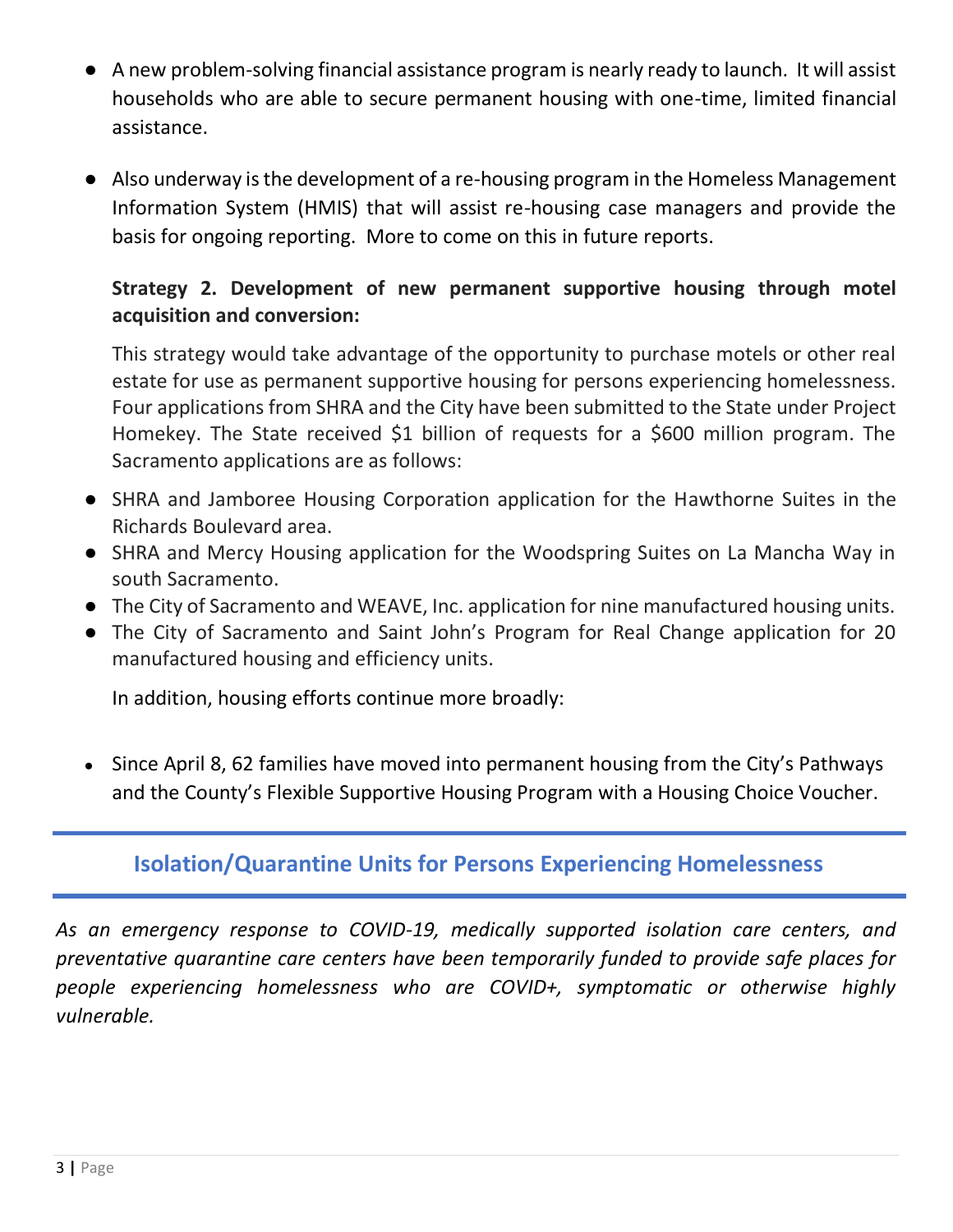| <b>Total Care Centers Open</b>                              | <b>Total Since 4/8</b> |
|-------------------------------------------------------------|------------------------|
| # Preventative Quarantine Care Center (PQCC) Motels         | 4 motels               |
| # motel rooms                                               | 522 rooms              |
| # Medically Supported Isolation Care Center (MICC) Trailers | 18 trailers            |
| # Preventative Quarantine Care Center (PQCC) Trailers       | 41 trailers            |
| <b>TOTAL MICC</b>                                           | 18 trailers            |
| <b>TOTAL PQCC</b>                                           | 563 rooms/trailers     |

*\* Seven trailers are currently offline. The number of available trailers may change week to week.*

| <b>Served in Trailers and Motels</b>                                                                                                                                                                                                                                                                                                        | Week between 8/27-9/3 | Total since 4/8         |  |  |  |
|---------------------------------------------------------------------------------------------------------------------------------------------------------------------------------------------------------------------------------------------------------------------------------------------------------------------------------------------|-----------------------|-------------------------|--|--|--|
| # Served in MICC Trailers                                                                                                                                                                                                                                                                                                                   | 9 HH/10 individuals   | 97 HH/110 individuals   |  |  |  |
| # Served in PQCC Trailers                                                                                                                                                                                                                                                                                                                   | 1 HH/1 individuals    | 110 HH/70 individuals   |  |  |  |
| # Served in PQCC Motels                                                                                                                                                                                                                                                                                                                     | 6 HH/14 individuals   | 779 HH/985 individuals  |  |  |  |
| <b>TOTAL Served*</b>                                                                                                                                                                                                                                                                                                                        | 16 HH/25 individuals  | 948HH/1,165 individuals |  |  |  |
| $*$ $\tau$ , $\tau$ , $\tau$ , $\tau$ , $\tau$ , $\tau$ , $\tau$ , $\tau$ , $\tau$ , $\tau$ , $\tau$ , $\tau$ , $\tau$ , $\tau$ , $\tau$ , $\tau$ , $\tau$ , $\tau$ , $\tau$ , $\tau$ , $\tau$ , $\tau$ , $\tau$ , $\tau$ , $\tau$ , $\tau$ , $\tau$ , $\tau$ , $\tau$ , $\tau$ , $\tau$ , $\tau$ , $\tau$ , $\tau$ , $\tau$ , $\tau$ , $\$ |                       |                         |  |  |  |

*\*Total unduplicated served since 4/8/20 are: 837 HH/1,054 individuals.* 

# **Ensuring Safety and Health for Persons Living Outdoors**

*This strategy is focused around providing coordinated support to people who are unsheltered to remain safely in place per CDC guidance to slow the spread of COVID-19.*

• Since efforts began April 8, teams have installed 58 handwashing stations and 52 toilets in 40 locations. The placement of these stations is dynamic, and equipment may be moved.

#### **Encampments and outreach:**

Number of encampments with more than 20 individuals identified: 45 Number of encampments with less than 20 individuals identified: 48 Total number of encampments identified: 93

| <b>Encampment Activities</b>             | <b>Week between</b><br>$8/28 - 9/3$ | Total since 4/8 |
|------------------------------------------|-------------------------------------|-----------------|
| # Meals served through Loaves and Fishes | n/a                                 | 19,400          |
| # Meals served by Sacramento Covered     | n/a                                 | 14,800          |
| # Meals served by volunteer groups*      | n/a                                 | 16,251          |
| # Meals served by Solomons/YMCA          | 3,000                               | 13,000          |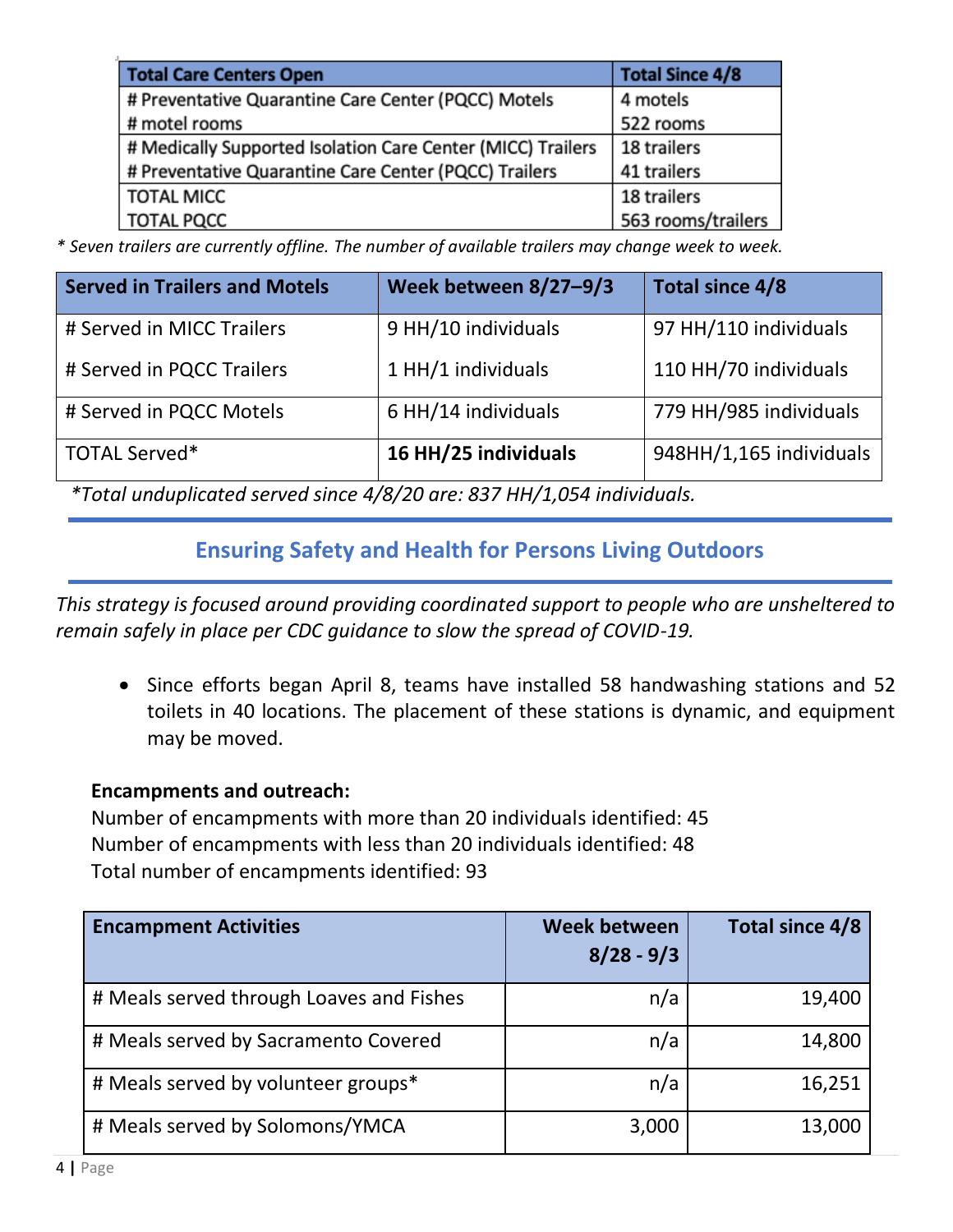- As the COVID-19 Homelessness Response Team shifts its focus to rehousing the Project Roomkey guests, the enhanced outreach to encampments for access to these rooms has ended. During the course of their regular duties, outreach workers still conduct the assessments with people who are COVID+ or awaiting test results to access medical isolation trailers. However, the majority of these entries come directly through hospitals and other health care providers.
- Additional funding through the County Department of Health Services has been identified to continue encampment services through the end of December.
- During this reporting period, 14 pallets (288 gallons) of water were distributed to encampments throughout the county. The three pathways of delivery are the volunteer network, SANE and Loaves & Fishes.

# **COVID Testing**

*County Public Health in partnership with medical partners are completing robust COVID-19 testing at shelters, encampments and isolation/quarantine care centers with the goal of being able to do widespread testing to ensure the health and safety of people experiencing homelessness.*

| <b>Testing Locations</b>                    | <b>Lead Testing</b><br>Partner*    | # Tests<br><b>Administered</b> | <b>Positive</b><br><b>Results</b> | <b>Negative</b><br><b>Results</b> | <b>Pending</b><br><b>Tests</b> |
|---------------------------------------------|------------------------------------|--------------------------------|-----------------------------------|-----------------------------------|--------------------------------|
| <b>Shelters</b>                             | Elica Health                       | 389                            | 4                                 | 385                               |                                |
| Encampments                                 | Joan Viteri<br>Memorial<br>Clinic  | 117                            | 0                                 | 117                               | O                              |
| Isolation/Quarantine<br><b>Care Centers</b> | <b>DHS Medical</b><br><b>Staff</b> | 561                            | 4                                 | 558                               | O                              |
| <b>Loaves and Fishes</b>                    | <b>DHS Medical</b><br><b>Staff</b> | 248                            | $\mathbf{1}$                      | 247                               | U                              |
| <b>TOTAL TESTS**</b>                        |                                    | 1,315                          | 9                                 | 1,307                             |                                |

**\*Tests for specific testing locations may administered by lead testing partner or by another partner**

**\* There are no new COVID test results to report on this week. Testing updates when results are available.**